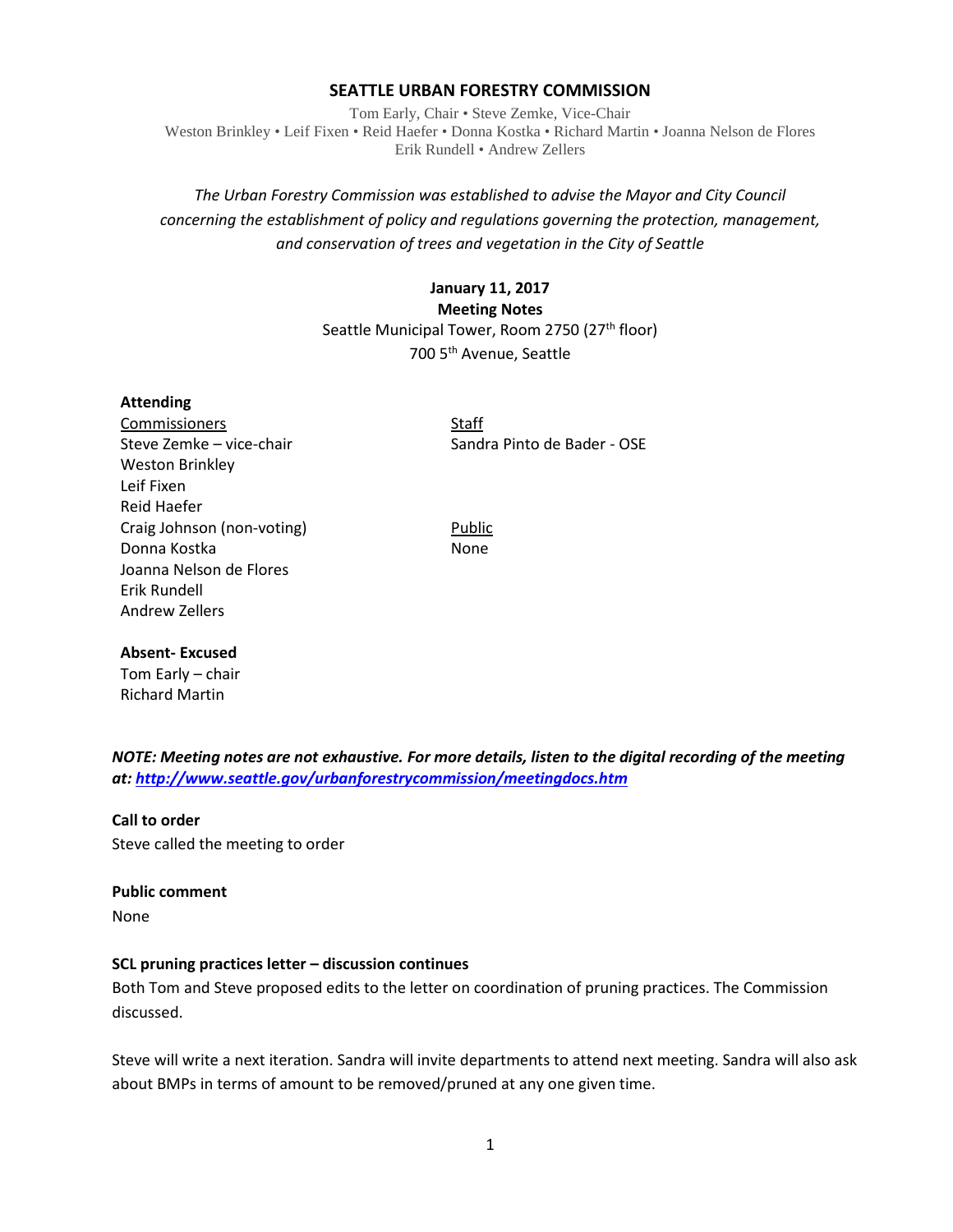## **Draft 2017 Work Plan – continues**

Sandra to follow up with Parks RE: supplemental use guidelines for natural areas/greenbelts. Sandra to invite CM Bagshaw staff to attend the briefing on Drive Zero… whenever we can schedule it. Invite Cass to give a presentation on tree pruning Invite Native Plant society to do a presentation Seattle Audubon Local groups dealing with climate change Center for Urban Horticulture – climate change talk? Invite Jana to brief UFC **ACTION: A motion to approve the 2017 Work Plan as amended was made, seconded, and** 

**approved.**

## **2016 Annual report - review**

The Commission reviewed the final version of the 2016 Annual Report.

**ACTION: A motion to approve the 2016 Annual Report as amended was made, seconded, and approved.**

**Public comment** None.

**New Business**

None.

**Adjourn**

## **Public input:**

**From:** Lance Young [mailto:lance\_young@yahoo.com] **Sent:** Tuesday, January 10, 2017 8:55 AM **To:** Pinto de Bader, Sandra <Sandra.Pinto de Bader@Seattle.gov> **Subject:** Re: Can you make a meeting with SCL and OSE on Wed February 1 at 1:00 p.m?

Hi Sandra

I will unfortunately be in eastern Washington most of that week and unavailable that first week in February. The first part of the week of 2/12 is possible but I have an important meeting in Olympia Wednesday of that week and will be out of state following the meeting. The end of February is also a possibility.

Regarding the issue at hand it is unfortunate that the UFC was not able to grasp the importance/impact on city trees of the 20' power line clearances now being used. I noticed that the power companies reply to our (ITTPS) initial inquiry was posted with your meeting documents, but that the our response document to their presentation was not posted. Would you please post this with the rest of the supporting material for the November 9th meeting, and please attribute it properly to the ITTPS (Interurban Trail Tree Preservation